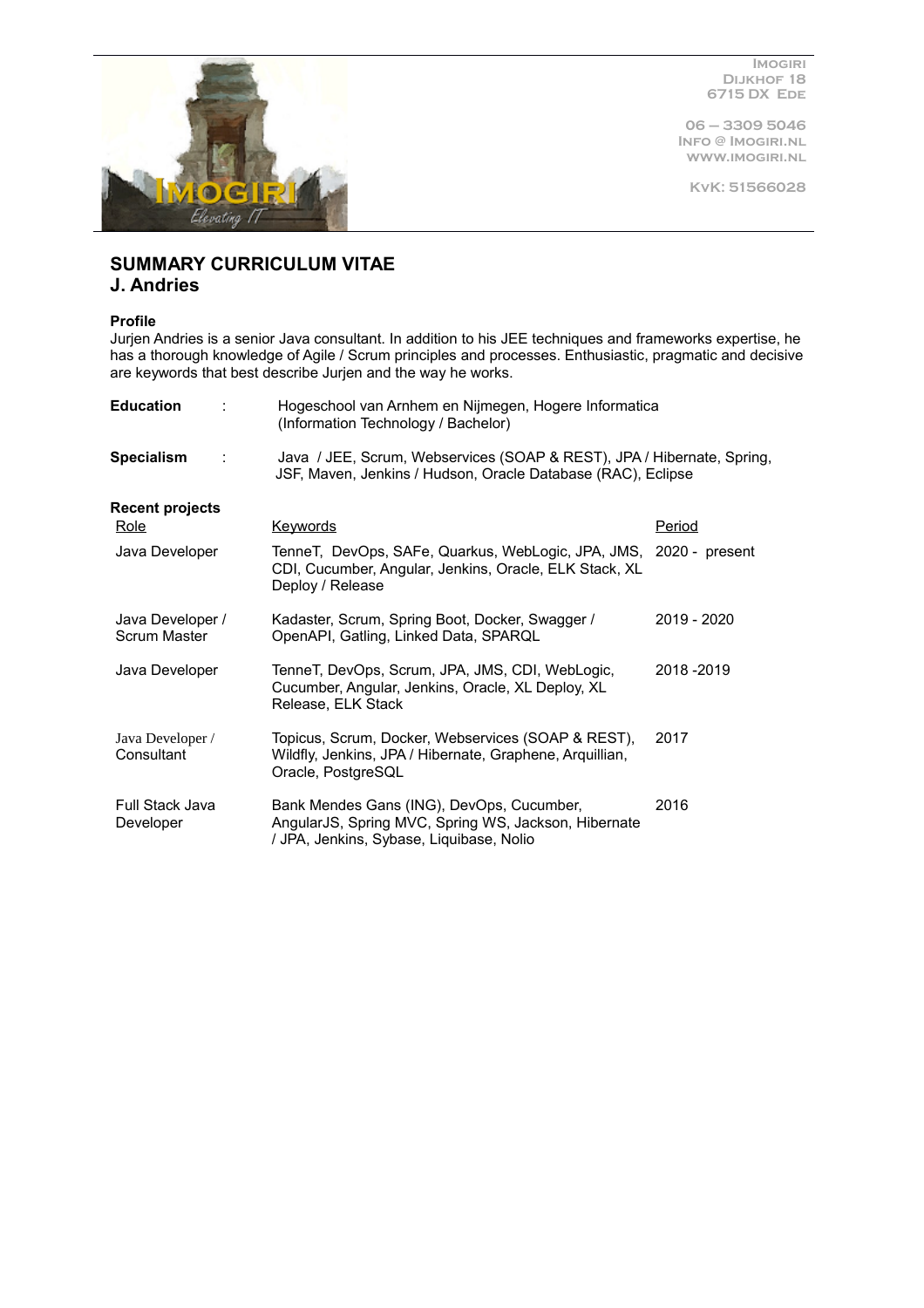# **Personalia**

| Name          | J. Andries (Jurjen)  |
|---------------|----------------------|
| Date of birth | May 24, 1980         |
| Gender        | м                    |
| Location      | Ede, The Netherlands |
| Contact       | j.andries@imogiri.nl |
|               | $06 - 33095046$      |

## **Education and courses**

#### **Education**

- HTS Hogere Informatica (Hogeschool van Arnhem en Nijmegen / 2001) (Bachelor, Information Technology)
- Havo (Marnix College Ede / 1997)

#### **ICT Courses and certificates**

- Certified ScrumMaster (Scrum Alliance / 2012 / certified)
- Certified Web Component Developer for the Java Platform, Enterprise Edition 5 (Sun Microsystems / 2008 / certified)
- Oracle Database 10g Administration Workshop I (Oracle / 2006 / no exam taken)
- Sun Certified Programmer for the Java 2 platform (Sun Microsystems / 2001 / certified)
- Object-Oriented Application Analysis & Design for Java Technology (UML) (Sun Microsystems / 2001 / no exam taken)

#### **Other courses**

|               | Design Patterns              | (Ordina / 2009) |
|---------------|------------------------------|-----------------|
| $\frac{1}{2}$ | <b>Spring Foundation</b>     | (Ordina / 2008) |
| $ \,$         | JSF.                         | (Ordina / 2008) |
|               | - Hibernate                  | (Ordina / 2007) |
|               | $-$ Introduction EJB 3.0     | (Ordina / 2007) |
|               | Workshop RUP                 | (Ordina / 2007) |
|               | - Workshop Writing Use Cases | (Ordina / 2007) |
|               |                              |                 |

## **Expertise**

#### **Industries:**

Banking, Aviation, (Semi-)Government, Insurances, Justice, Education, Transport & Logistics, Marketingcommunication, Trading / Shipment documents, Telecommunications, Internet Service Provider, Payment Service Provider

#### **Frameworks and techniques:**

Webservices (SOAP & REST), Quarkus, Spring Boot, Spring MVC, Spring WS, JAX-WS, JPA, Hibernate, JMS, CDI, Angular, JSF, Wicket, JSP, Jackson, JUnit, Cucumber, Mockito, EasyMock, Gatling, TestNG, Selenium, Graphene, Arquillian, Struts, EJB, SQL, XML, JSON, HTML, Javascript

#### **Tools and methodologies:**

DevOps, Scrum, SAFe, Test Driven Development, Continuous Integration, Swagger / OpenAPI, RUP, Maven, Hudson, Jenkins, Bamboo, XL Deploy, XL Release, Sonar / SonarQube, ELK Stack, FishEye, Crucible, JIRA, JMeter, Nolio, Liquibase, UML, Git, Subversion, CVS, Ant

#### **Products:**

Oracle WebLogic, IBM WebSphere, JBoss Application Server, WildFly, Apache Tomcat, Docker, IntelliJ, Eclipse, IBM Rational Application Developer, Oracle Database 10g (RAC), Oracle 8i7, Oracle SQL Developer, PostgreSQL, GeoServer, Rational Rose, Sybase Power Designer, TOAD, IBM ClearQuest, Crystal Enterprise, Sybase ASE, Microsoft Visio, DB2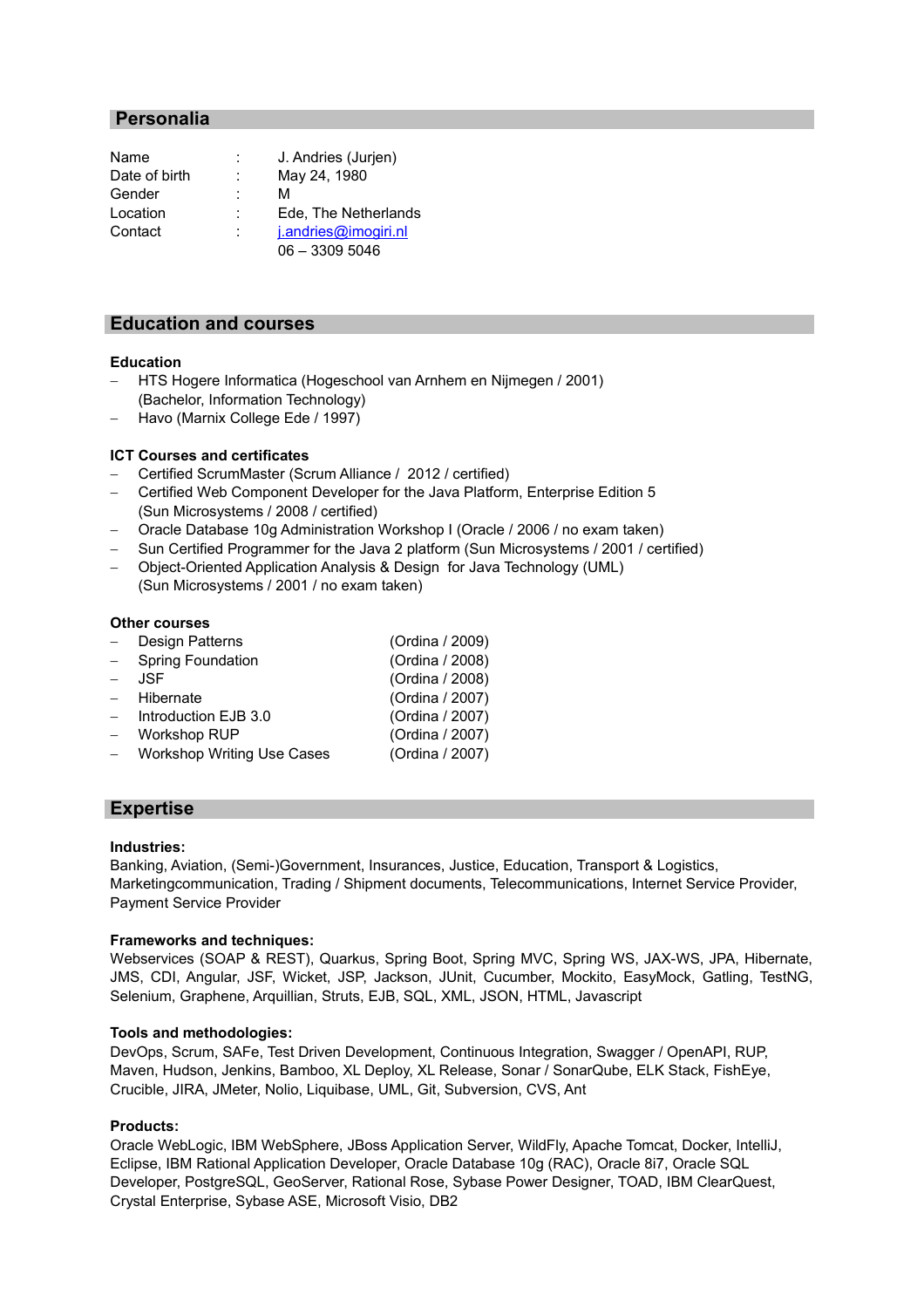# **Project overview**

| Period<br>Company<br>Industry<br>Team size<br>Role<br>Expertise<br>Description        | April 2020 - present<br><b>TenneT</b><br>Energy<br>7<br>Java Developer<br>DevOps, SAFe, Quarkus, WebLogic, JPA, JMS, CDI, Cucumber,<br>Angular, Jenkins, Oracle, ELK Stack, XL Deploy / Release<br>As part of a DevOps team, Jurjen was responsible for the<br>development of several modules for managing the high-voltage grid<br>and compliancy with laws and regulations. He also worked on<br>migrating some of these modules from WebLogic to Quarkus, and<br>participated in the 24/7 on-call rotation.                                                                                                                                                                                                                                                                                                                                                                                                                                                                                        |
|---------------------------------------------------------------------------------------|-------------------------------------------------------------------------------------------------------------------------------------------------------------------------------------------------------------------------------------------------------------------------------------------------------------------------------------------------------------------------------------------------------------------------------------------------------------------------------------------------------------------------------------------------------------------------------------------------------------------------------------------------------------------------------------------------------------------------------------------------------------------------------------------------------------------------------------------------------------------------------------------------------------------------------------------------------------------------------------------------------|
| <b>Period</b><br>Company<br>Industry<br>Team size<br>Role<br>Expertise<br>Description | October 2019 - April 2020<br><b>Kadaster</b><br>Semi-Government<br>5<br>Java Developer & Scrum Master<br>Scrum, Spring Boot, Docker, Swagger / OpenAPI, Gatling, Linked<br>Data, SPARQL<br>The Environment and Planning Act seeks to modernise, harmonise<br>and simplify current rules on land use planning, environmental<br>protection, nature conservation and water management. Jurjen<br>participated in the development and implementation of the framework<br>to convert and publish data and definitions for the Environment and<br>Planning Act by means of Linked Data, REST API's and SPARQL. He<br>also fulfilled the role of Scrum Master.                                                                                                                                                                                                                                                                                                                                              |
| Period<br>Company<br>Industry<br>Team size<br>Role<br>Expertise<br>Description        | January 2018 - October 2019<br><b>TenneT</b><br>Energy<br>7<br>Java Developer<br>DevOps, Scrum, JPA, JMS, CDI, WebLogic, Cucumber, Angular,<br>Jenkins, Oracle, XL Deploy, XL Release, ELK Stack<br>Due to the development and liberalisation of the energy market,<br>energy is increasingly often auctioned in smaller capacities for<br>shorter periods of time. Jurjen has been part of the Scrum-team that<br>developed a new generic and flexible auction platform to support this<br>process. He participated in the 24/7 on-call rotation and the lead-<br>developer meetings to guide and guard the development- and quality<br>standards in order for the application to be easily integrated and<br>maintained in the application-landscape of TenneT. The organisation<br>is in the middle of the transition to agile software development,<br>therefore Jurjen and the other team members played a big coaching<br>part to guide others in this process, for instance the Product Owner. |